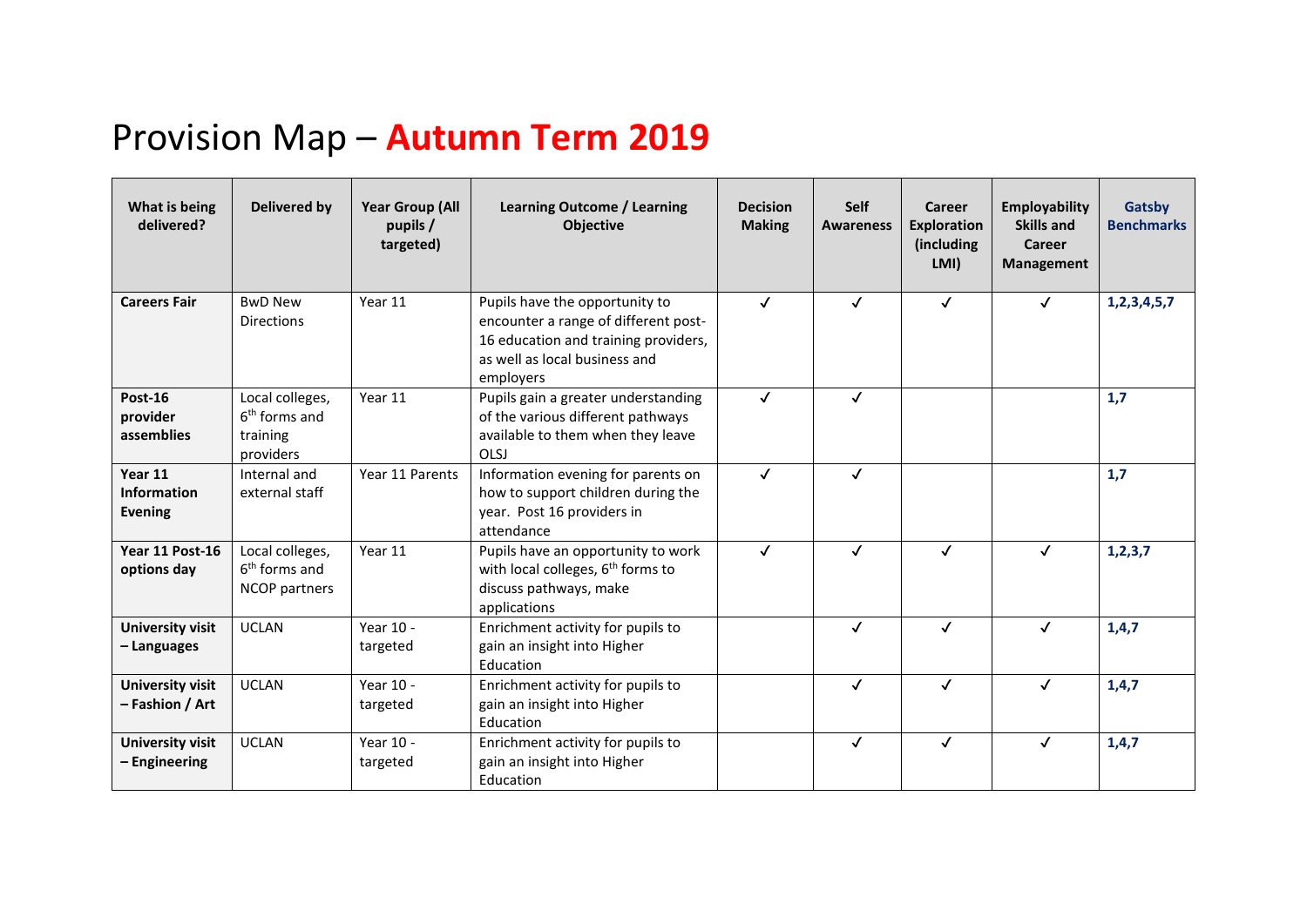| <b>Engineering</b><br>competition      | Nelson College                                                | Year 9 -<br>targeted       | Pupils to develop employability<br>skills taking part in a team based<br>challenge                                           | ✓            | $\checkmark$ | √            | $\checkmark$ | 1,4,5,7   |
|----------------------------------------|---------------------------------------------------------------|----------------------------|------------------------------------------------------------------------------------------------------------------------------|--------------|--------------|--------------|--------------|-----------|
| <b>Crown Court</b><br>workshop         | Burnley<br>Combined<br>Court                                  | Year 8                     | A visit to the Crown Court to take<br>part in a mock trial based. Pupils<br>take on all roles                                | $\checkmark$ | $\checkmark$ | $\checkmark$ | $\checkmark$ | 1,3,4,5,6 |
| <b>Work</b><br><b>Experience</b>       | Together<br>Housing /<br>Daisyfield<br>Veterinary<br>Practice | Year 10 / 11<br>(targeted) | Opportunities for Year 10 pupils to<br>experience the work place with<br>local skilled trades workers / local<br>professions | $\checkmark$ | $\checkmark$ | $\checkmark$ | $\checkmark$ | 1, 5, 6   |
| <b>IAG 1:1</b>                         | <b>BwD New</b><br>Directions                                  | Year 11                    | Career guidance interviews                                                                                                   | $\checkmark$ | $\checkmark$ | $\checkmark$ | $\checkmark$ | 1,8       |
| <b>CV workshops</b>                    | Future U NCOP<br>partner                                      | Year 11                    | Mentoring sessions with Year 11<br>pupils to create CV / Personal<br>statements                                              |              |              |              | $\checkmark$ | 1,3,5     |
| <b>Creative</b><br><b>Industries</b>   | Creative<br>industries<br>national project                    | Year $9 - Art$<br>pupils   | Aspirational workshop showcasing<br>careers within the creative<br>industries                                                |              |              | $\checkmark$ | $\checkmark$ | 1,3,4,5,6 |
| <b>Bradford Media</b><br><b>Museum</b> | <b>Bradford</b><br>Museum of Film                             | Year 9 - Media<br>pupils   | Culture Capital opportunity for<br>pupils to visit media museum                                                              |              |              | $\checkmark$ | $\checkmark$ | 1,4,5,6   |
| <b>START Uxplore</b>                   | Form Tutors                                                   | Year $7/8$                 | Pupils to be able to investigate /<br>explore careers based on their<br>profiling information                                | $\checkmark$ | $\checkmark$ | $\checkmark$ | $\checkmark$ | 1,2,3     |
| <b>Outdoor</b><br>pursuits             | A. Larkin / J.<br>O'Dea                                       | Year $8 -$<br>targeted     | An opportunity for pupils to<br>develop initiative / leadership /<br>confidence / resilience                                 | $\checkmark$ | $\checkmark$ |              | $\checkmark$ | 1,3       |
| Oxford<br><b>University visit</b>      | Maths Dept.                                                   | Year $9/10 -$<br>targeted  | Enrichment opportunity for pupils<br>to visit a Russell Group University                                                     |              | $\checkmark$ | $\checkmark$ | $\checkmark$ | 1,3,4,7   |
| <b>Science</b><br><b>Roadshows</b>     | Science made<br>Simple                                        | Year $7/8$                 | Roadshows to showcase the variety<br>of STEM opportunities there are                                                         |              |              | $\checkmark$ | $\checkmark$ | 1,3,4     |
| <b>Mock</b><br><b>Interviews</b>       | Local employers                                               | Year 11                    | Opportunities for pupils to develop<br>self-confidence, communication<br>skills                                              | $\checkmark$ | $\checkmark$ |              | ✓            | 1,3,5     |